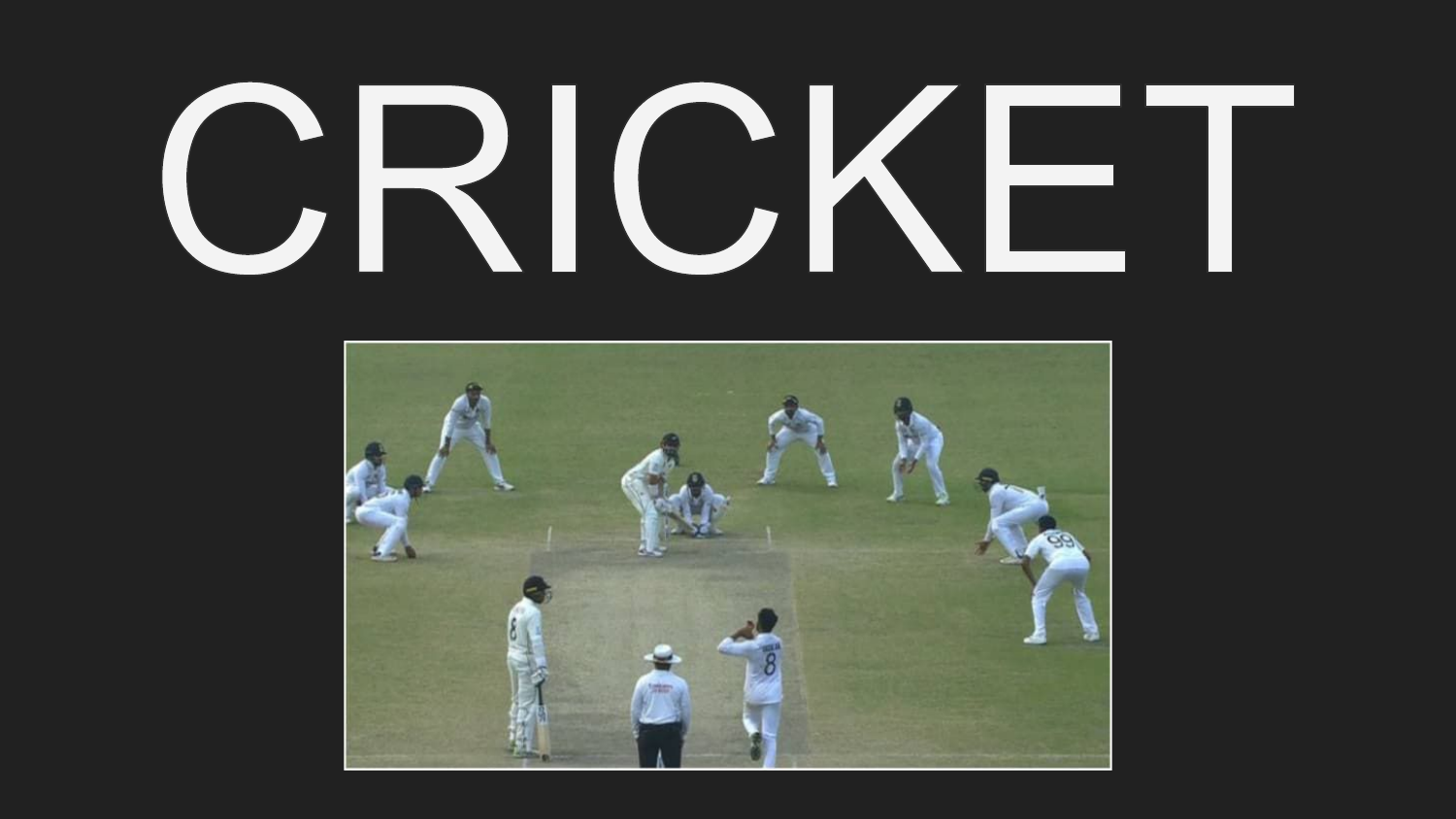# 1. HISTORY

The sport of cricket has a known history. Having originated in south-east England, it became an established sport in the country in the 18th century and developed globally in the 19th and 20th centuries.

The Britishers brought Cricket to India in the early 1700's, with the first cricket match played back in 1721.

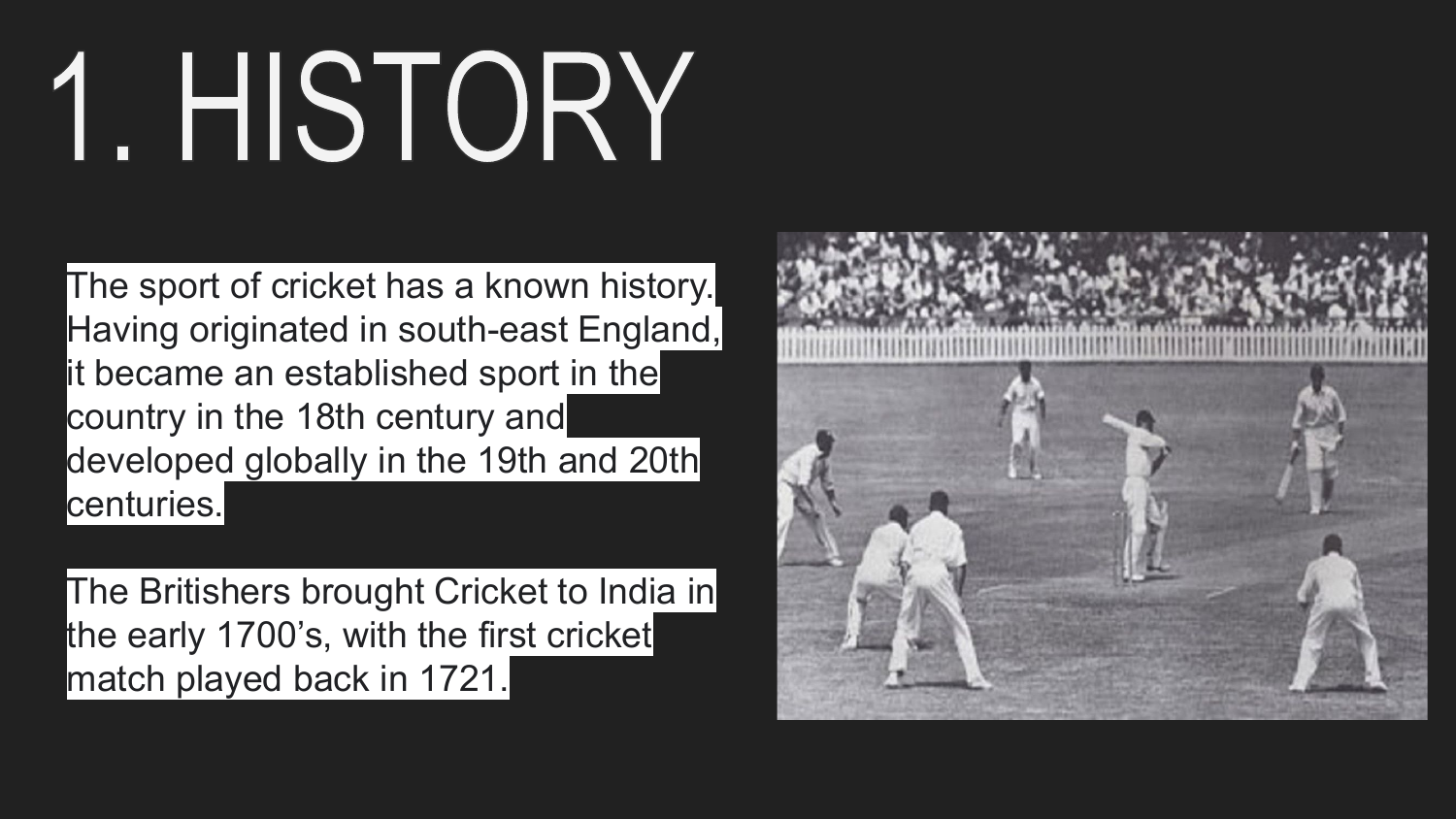### 2. RULES

- Cricket is played between two teams each made up of 11 players.
- Games comprise of at least one innings where each team will take turns in batting and fielding+bowling.
- The fielding team will have a bowler bowl the ball to the batsman who tries to hit the ball with their bat.
- The fielding team tries to get the batsmen out by...
	- Hitting the wickets with the ball when bowling
	- o Catching a batsman's shot by the hands before the ball touches the ground.
	- Hitting the wickets before the batsmen can run to the other end of the pitch.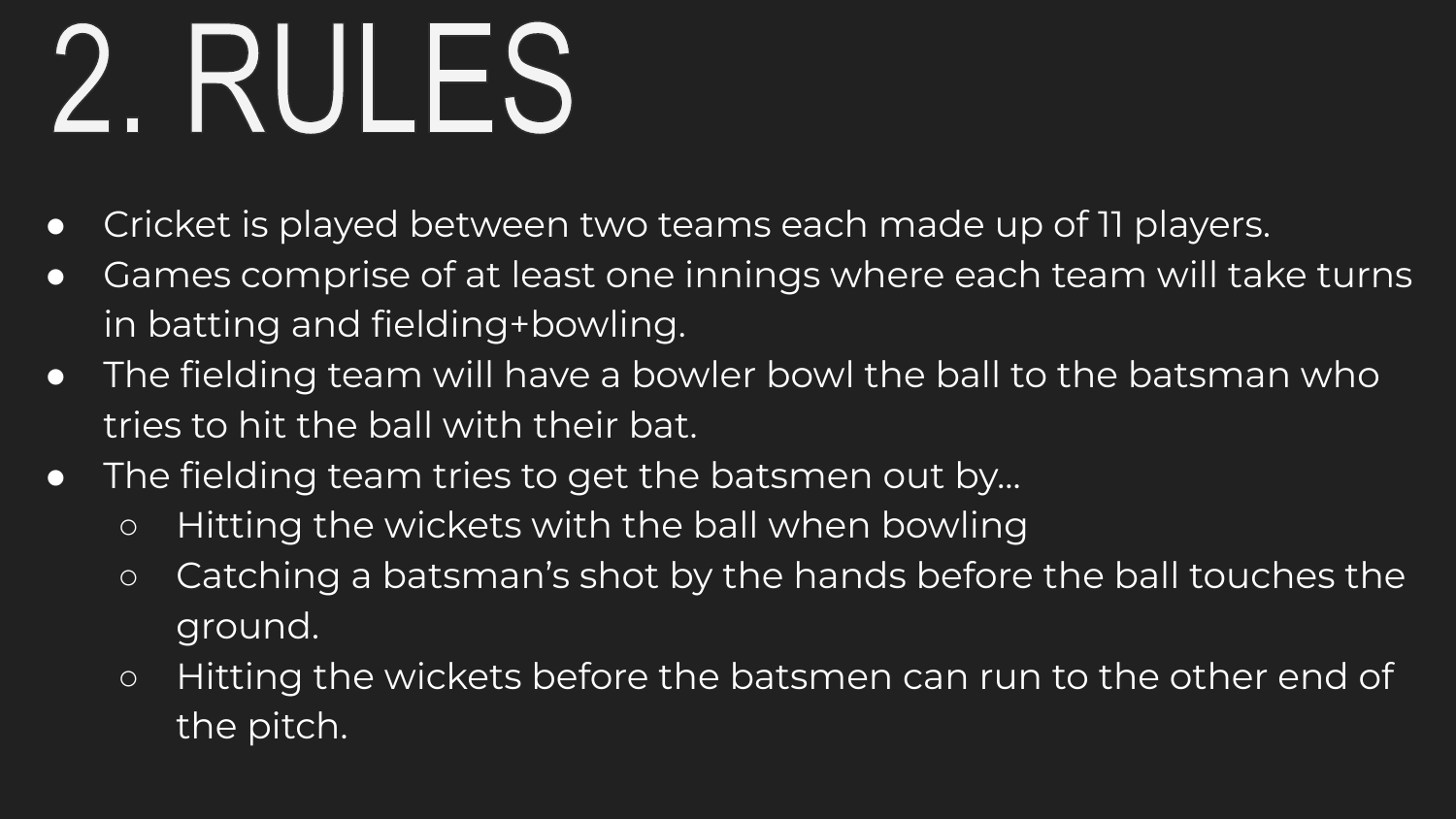- The batmen try to score as many runs as possible before getting out by...
	- Hitting the ball and running between the wickets and making it to the other end before the fielders can hit the wickets with the ball. Each time you run one full length of the pitch it equals 1 run.
	- Hitting the ball to the boundary along the ground is 4 runs.
	- Hitting the ball over the boundary in the air equals 6 runs.
- The fielding team must get 10 batsmen out before they can change over and start batting.
- The aim of the game is to score as many runs as possible before the fielding team takes 10 wickets. The team with the most runs wins.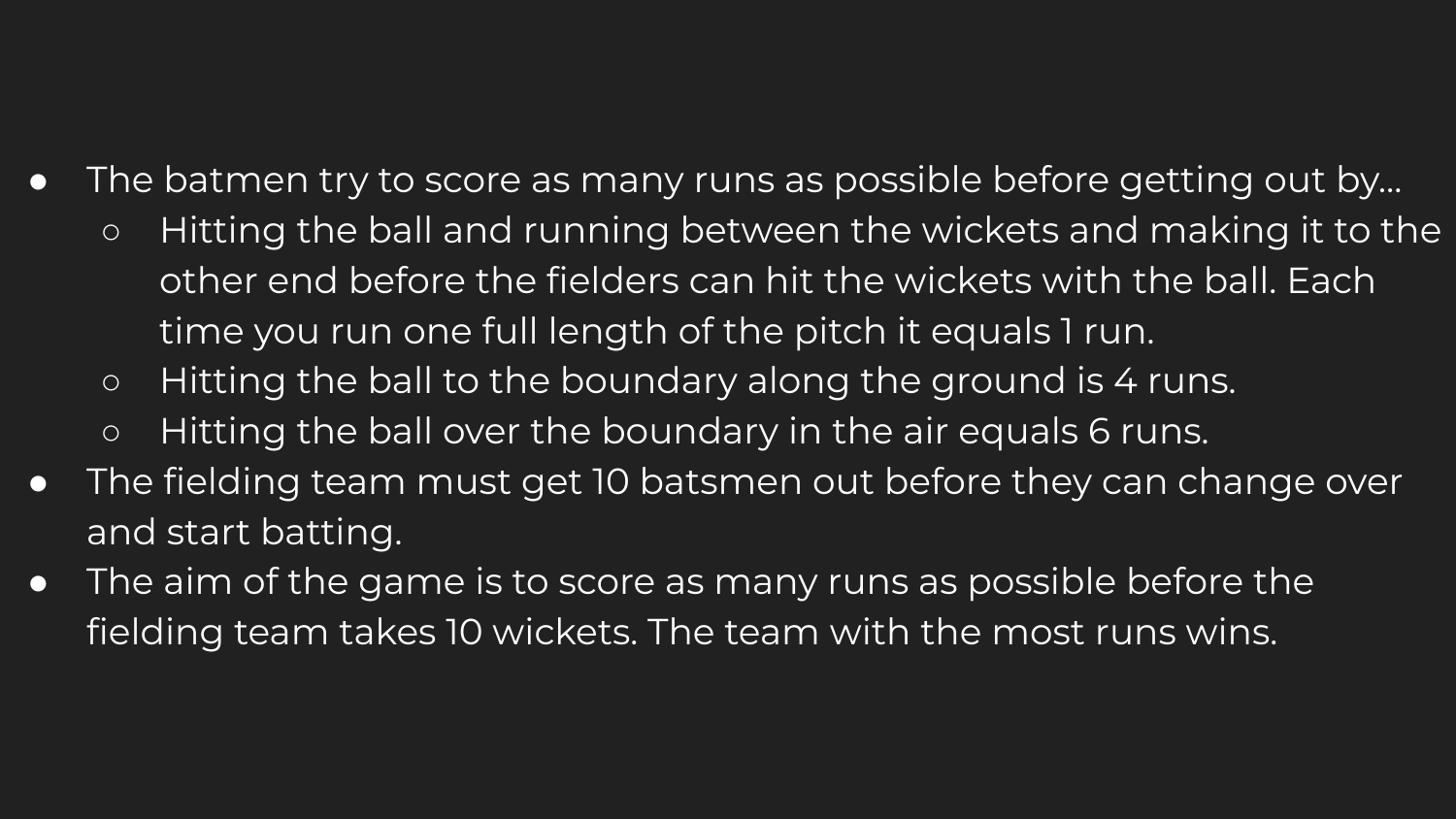#### 3. EQUIPMENT

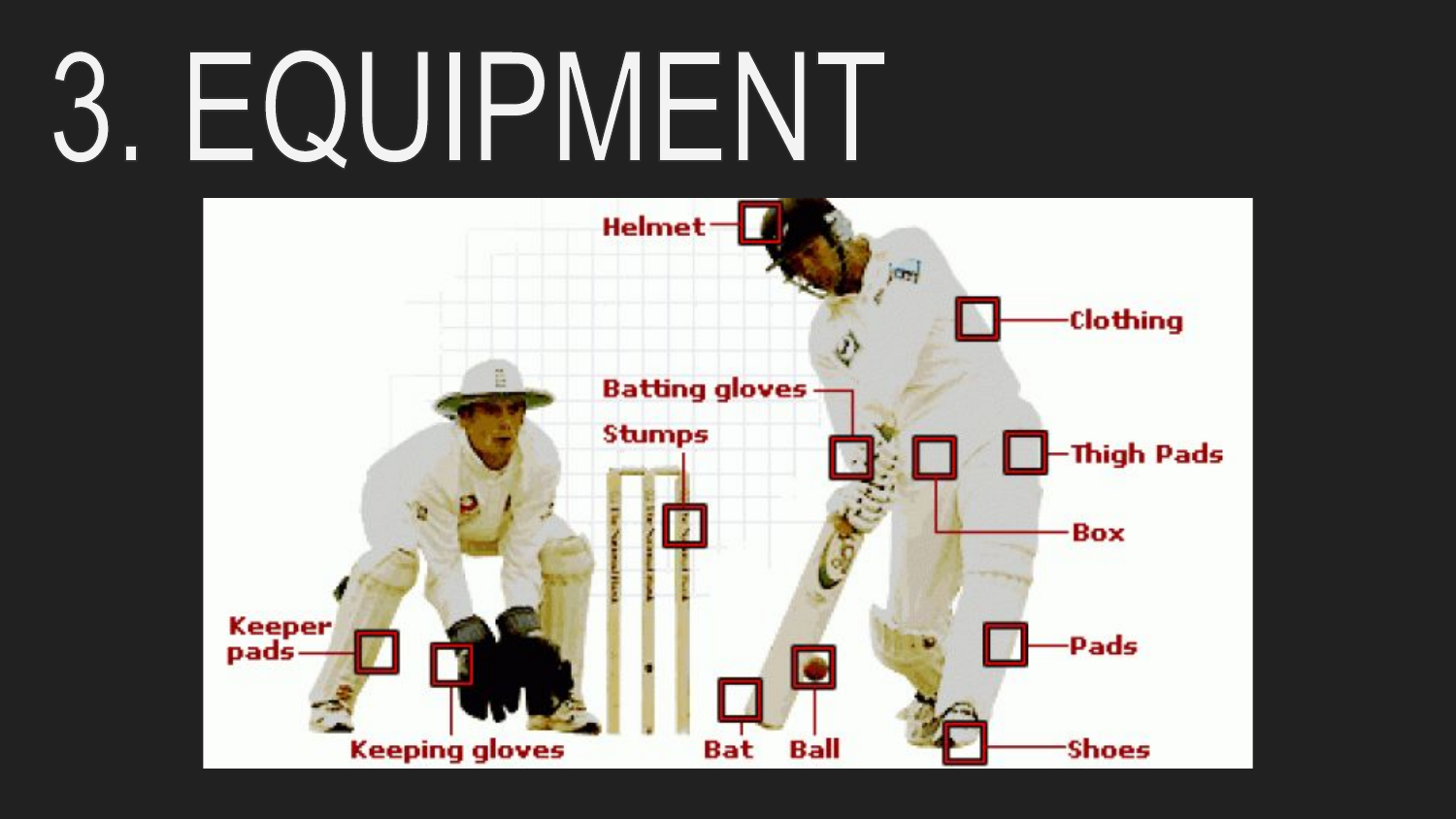# 4. COMPETITION IN INDIA

The **INDIAN PREMIER LEAGUE (IPL)** is a professional men's cricket league, contested by ten teams based out of ten Indian cities. The league was founded in India in 2007.

It was established with the objective of promoting cricket in India and nurturing young and talented players.